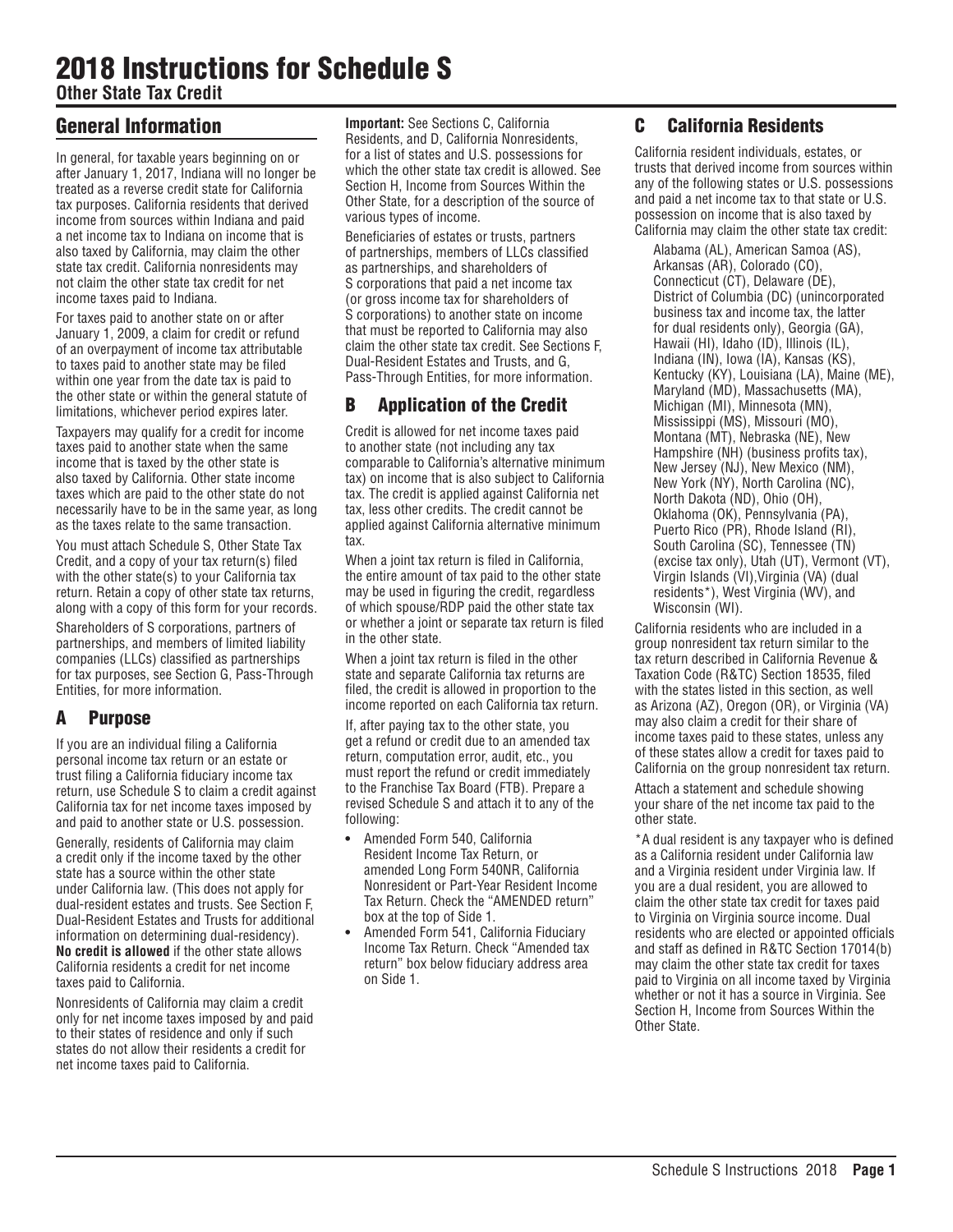## D California Nonresidents

California nonresident individuals, estates, or trusts that are residents of one of the following states or U.S. possessions and paid a net income tax to that state or U.S. possession on income that is also taxed by California may claim the other state tax credit:

Arizona (AZ), Guam (GU), Oregon (OR), and Virginia (VA).

California nonresidents who are residents of any state or U.S. possession not listed may not claim this credit. This credit is not allowed on a California group nonresident tax return.

## E California Part-Year Residents

California part-year residents:

- **•** Follow the instructions for residents for the part of the year that you were a California resident.
- **•** Follow the instructions for nonresidents for the part of the year that you were a nonresident.

### F Dual-Resident Estates and Trusts

An estate or trust may claim a credit if it is treated as a "resident" of California and also as a "resident" of another state. For this purpose an estate or trust is considered a resident of any state that taxes the trust or estate based on its net income. The credit is limited to:

- 1. The proportion of the tax paid to the other state by the estate or trust that the double-taxed income bears to the total income taxed by the other state.
- 2. The proportion of the estate's or trust's California tax that the double-taxed income bears to the total income taxed by California.

#### **Beneficiary of an Estate or Trust**

A beneficiary of an estate or trust who is a California resident and pays California tax on income that has been taxed to the estate or trust in another state may also claim the credit. The credit is limited to both of the following:

- 1. The proportion of the tax paid to the other state by the estate or trust that income taxed to the beneficiary in California and also to the estate or trust in the other state bears to the total income taxed by the other state.
- 2. The proportion of the beneficiary's California tax that the income taxed to the beneficiary in California and also to the estate or trust in the other state bears to the beneficiary's total income taxed by California.

Attach a copy of Schedule K-1 (541), Beneficiary's Share of Income, Deductions, Credits, etc., and a schedule showing your share of the net income tax paid to the other state.

## G Pass-Through Entities

A shareholder of an S corporation is allowed a credit for the shareholder's share of net and gross income taxes paid by the S corporation to another state that either does not allow S corporation elections or imposes tax on S corporations and the S corporation elected to be treated as an S corporation in the other state. A partner is allowed a credit for the partner's share of net income taxes paid by the partnership to another state. A member of an LLC classified as a partnership is allowed a credit for the member's distributive share of net income taxes paid by the LLC to another state.

Attach a copy of Schedule K-1 (100S, 565, or 568), Share of Income, Deductions, Credits, etc., and a schedule showing your share of the net income tax paid to the other state.

### H Income from Sources Within the Other State

Generally residents of California (with the exception of dual-resident estates and trusts) may claim a credit for net income taxes imposed by and paid to another state only on income which has a source within the other state.

For this purpose, California's sourcing principles apply even though the results may be contrary to the other states' principles. The following describes the sources of various types of income pursuant to California law:

- **•** Compensation for services rendered by employees has a source where the services are performed.
- **•** Compensation for services rendered by independent contractors has a source where the benefit of the services are received.
- **•** Income from tangible personal property and real estate has a source where the property is located.
- **•** Income from intangible personal property (such as interest and dividends) generally has a source where the owner resides.
- **•** Business income has a source where the benefit of the services are received.

Those persons subject to tax as California residents solely by reason of the R&TC Section 17014(b) (holders of federal elective offices, certain Presidential appointees, and Congressional staff members) may base their credit computation on income taxed by the other state, regardless of its source.

Get FTB Pub. 1031, Guidelines for Determining Resident Status, for additional information concerning source income.

## I Where To Get Income Tax Forms and Publications

- **• Internet** You can download, view, and print California tax forms and publications at **ftb.ca.gov/forms**.
- **• Phone** Call 800.338.0505, and follow the recorded instructions. Enter code **941** when instructed to do so. Allow two weeks to receive your order. If you live outside California, please allow three weeks to receive your order.
- **• Mail**

TAX FORMS REQUEST UNIT FRANCHISE TAX BOARD PO BOX 307 RANCHO CORDOVA CA 95741-0307

## Specific Line Instructions

**Credit from more than one state –** If you have a credit from more than one state, figure the credit separately by completing a separate Schedule S for each state. Add the credits from each state's Schedule S, line 12 and enter the total on your tax return. See instructions for line 12. You **must** attach the schedules to your tax return.

## Part I – Double-Taxed Income

Double-taxed income is income taxed by California and the other state. In Part I, provide a breakdown of your double-taxed income by income item and amount. In column (a), identify the income item, such as wages earned in another state while a California resident, gain on sale of real estate, ABC Partnership ordinary income, etc. In column (b), enter the amount of income from that item taxed by California. In column (c), enter the amount of income from that item taxed by the other state.

For residents of California, the income that is taxed by the other state must also have a source in the other state. See Section H, Income from Sources Within the Other State, for a description of the source of various types of income.

Nonresidents of California should enter in column (b) only the amount of double-taxed income that is included in Schedule CA (540NR), California Adjustments — Nonresidents or Part-Year Residents, line 37, column E. In column (c), enter only the amount of double-taxed income that is included in adjusted gross income taxed by your state of residence.

**Line 1 –** Combine the amounts in column (b) and column (c). Enter the totals on this line and in Part II, line 3, and line 8 respectively.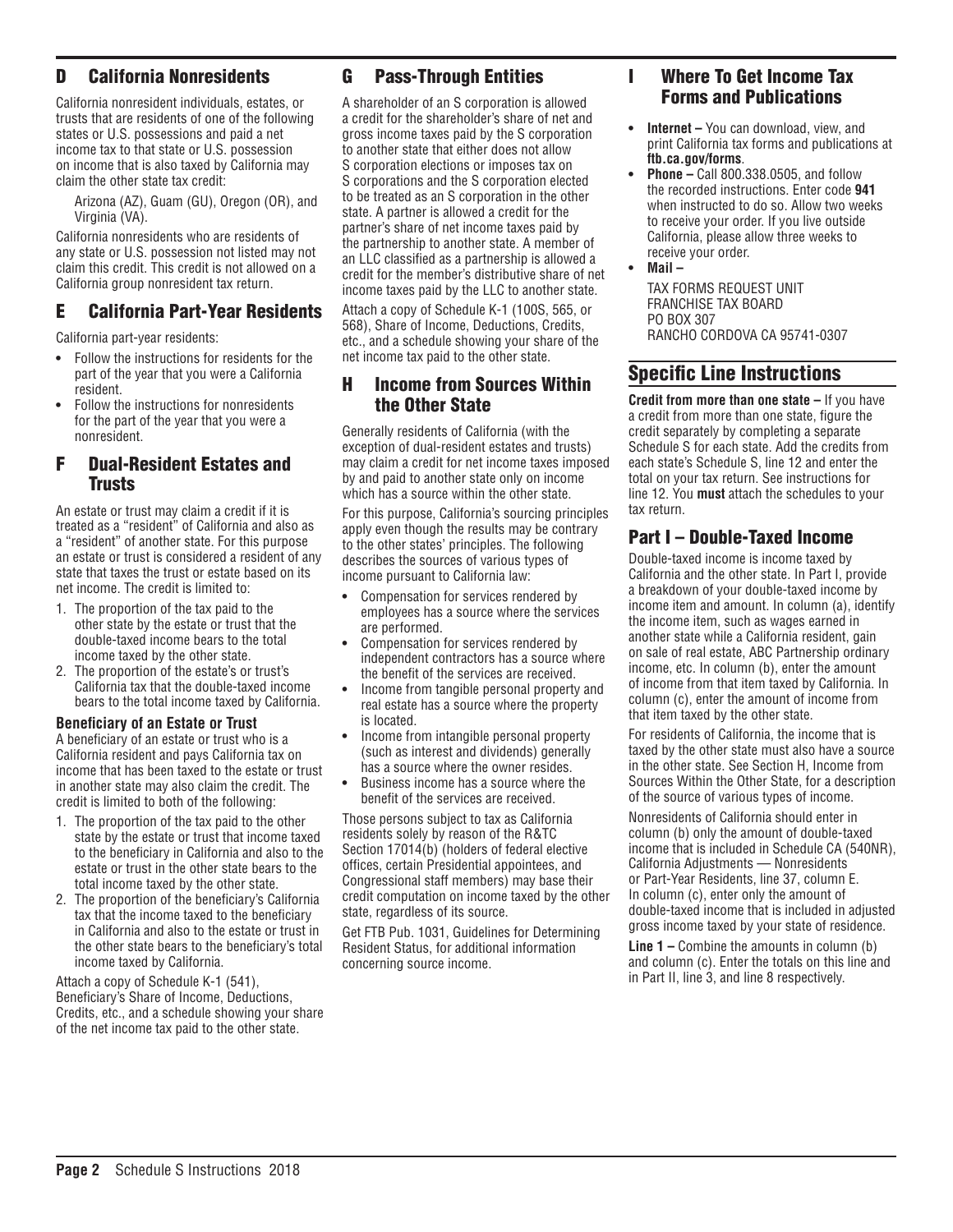## Part II – Figure Your Other State Tax Credit

**Line 2 –** Enter your California tax liability from:

- **•** Residents Form 540, line 48 (without other state tax credit).
- **•** Nonresidents Long Form 540NR, line 63 (without other state tax credit).
- **•** Estates and Trusts Form 541, line 25 (without other state tax credit).

**Line 4 –** Enter your California adjusted gross income from:

- **•** Residents Form 540, line 17, and any lump-sum distribution from Schedule G-1, Tax on Lump-Sum Distributions.
- **•** Nonresidents Long Form 540NR, line 32, and any California source lump-sum distribution from Schedule G-1.
- **•** Estates and Trusts Enter your adjusted gross income determined for purposes of the 2% limitation of your miscellaneous itemized deductions. See Form 541, line 15b instructions.

**Line 7 –** Enter the income tax liability net of all credits paid to the other state. **Do not include any of the following:**

- **•** Taxes paid to any local government, such as a city or county.
- **•** Taxes paid to the federal government.
- **•** Taxes paid to any foreign country.
- **•** Any tax comparable to California's alternative minimum tax paid to another state.
- **•** Tax on net passive income, built in gains tax, gross income tax (except for S corporation shareholders claiming the credit for their pro rata share of the S corporation's tax), and any special tax that is not on, according to, or measured by net income (or gross income for S corporation shareholders claiming the credit for their pro rata share of the S corporation's tax) paid to another state.

**Line 9 –** Adjusted gross income taxed by the other state:

- **•** Residents Enter only those items of total adjusted gross income taxed by the other state.
- **•** Nonresidents Enter total adjusted gross income taxed by the other state.
- **•** Estates and Trusts Enter only those items of total adjusted gross income taxed by the other state.

Generally, adjusted gross income includes all items of income and loss but does not include itemized deductions, standard deduction, deductions for federal income taxes, or personal exemptions.

**Line 12 –** Refer to the credit instructions in your California Tax booklet for an explanation of how to:

- **•** Claim this credit on your tax return.
- **•** See if there are further limitations on the amount of credit you may claim.

Use credit code **187** when you claim this credit.